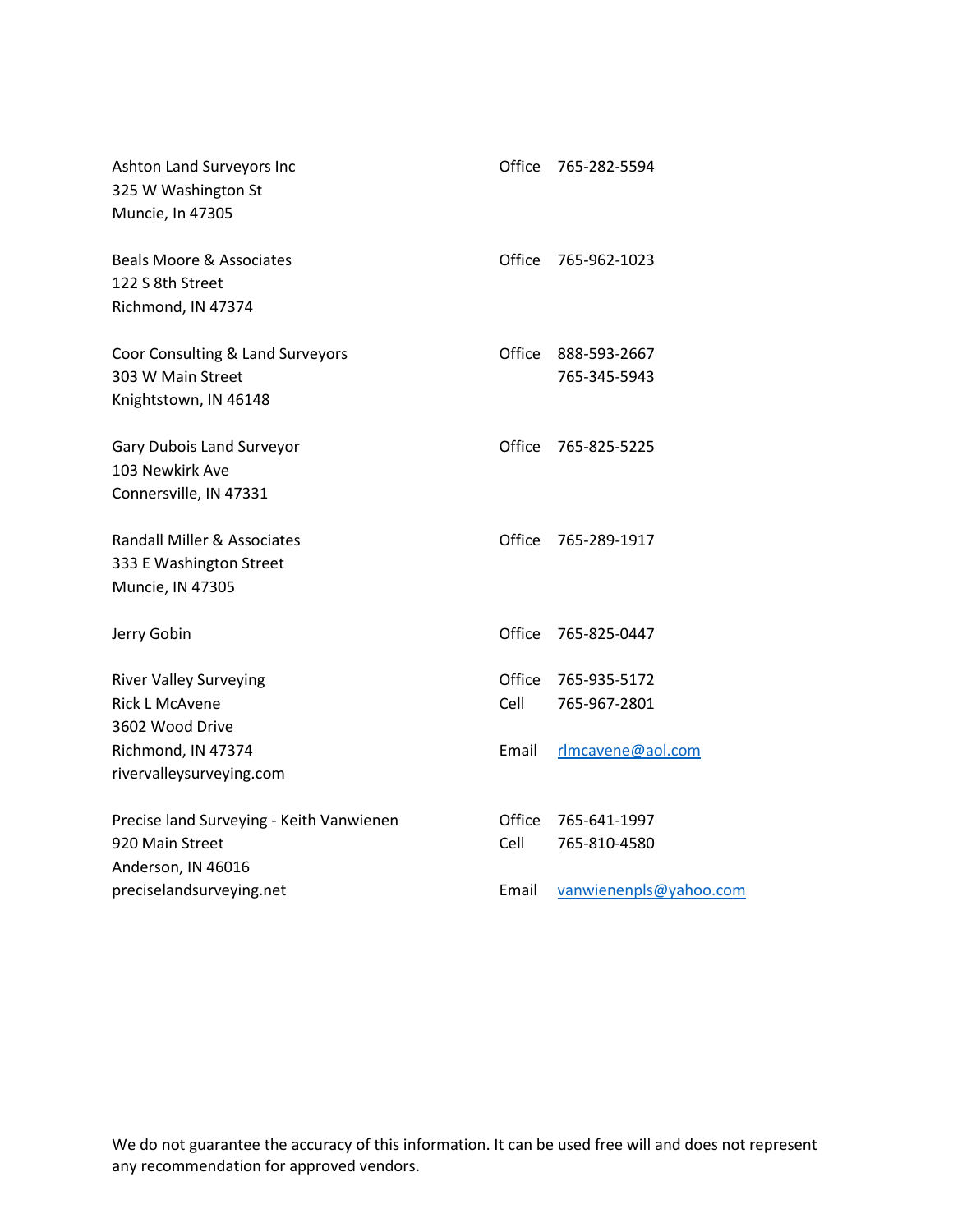Accura Land Surveying P. O. Box 786 Greenfield, IN 46140 Phone: 317-462-3734 Cell: 317-695-0573 Fax: 317-462-4510

AECOM 8902 Vincennes Circle, Suite D Indianapolis, IN 46268-4104 Phone: 317-297-6200 Fax: 317-293-4295

American Structure Point, Inc. (Formerly-American Consulting, Inc.) 7260 Shadeland Station Indianapolis, IN 46256-3917 Phone: 317-547-5580 Fax: 317-543-0270

Banning Engineering 853 Columbia Rd, Ste #100 Plainfield, IN 46168 Phone: 317-707-3700 Fax: 317-707-3800

Beacon Surveying & Engineering 6979 Hillsdate Court Indianapolis, IN 46250 Phone: 317-577-8204 Fax: 317-577-8207

Beam, Longest, & Neff, LLC 8126 Castleton Rd Indianapolis, IN 46250 Phone: 317-849-5832 Fax: 317-841-4280

Cripe Architects & Eng 3939 Priority Way South Dr. Ste 400 Indianapolis, IN 46240 Phone: 317-844-6777 Fax: 317-706-6464 Website: [www.cripe.biz](http://www.cripe.biz/)

Crossroads Engineers, PC Transportation & Dev Consultants 3417 Sherman Drive Beech Grove, IN 46107 Phone: 317-780-1555 Fax: 317-780-6525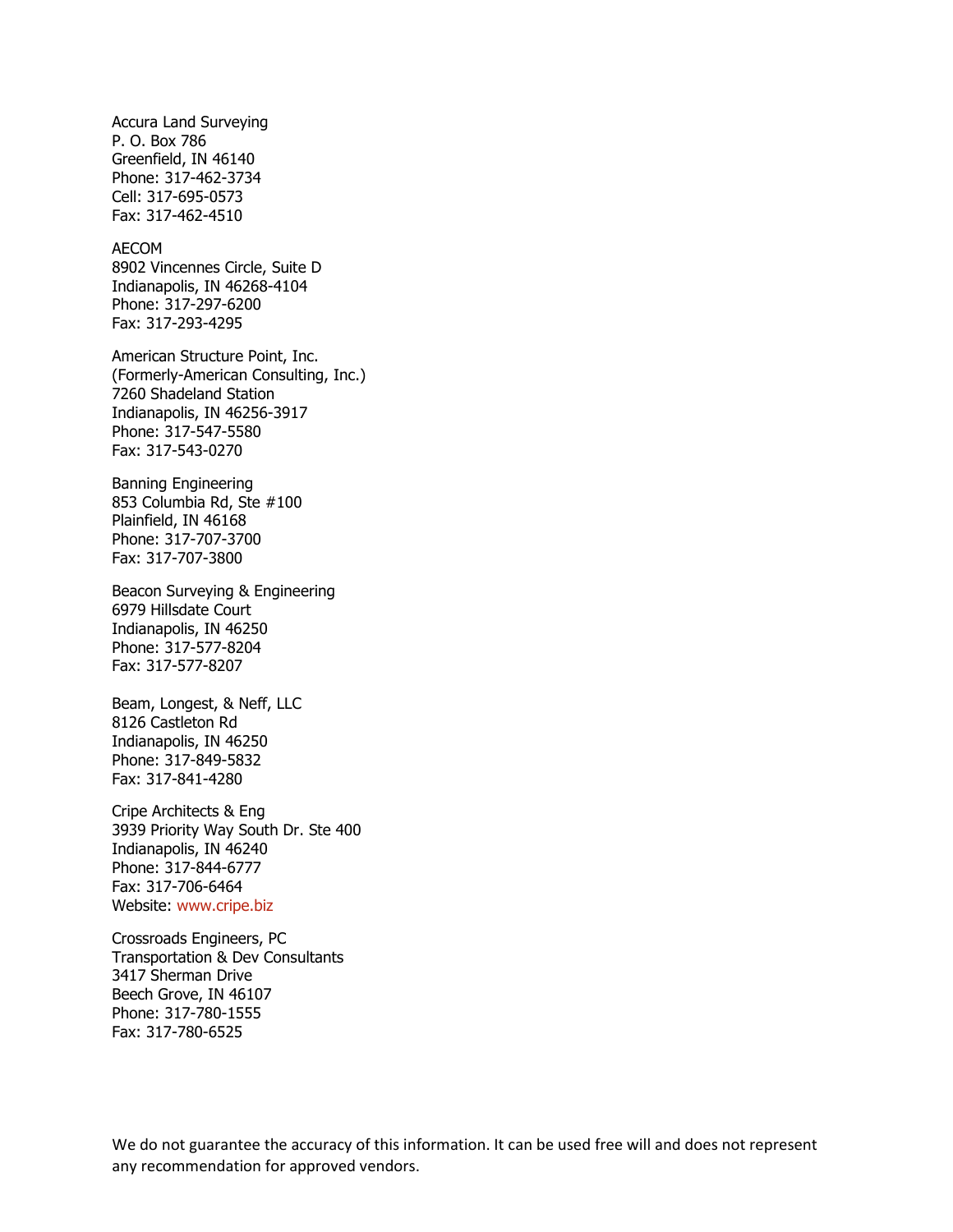Donohue & Associates 101 W. Ohio St, Ste 820 Indianapolis, IN 46204 Phone: 317-267-8200 317-267-8201

EMHT 7400 N Shadeland Ave Suite 150 Indianapolis, IN 46250 317-913-6930 emht.com

H Gibson Surveying 1105 W Main St Greenfield, IN 46140 317-462-4055 (office) 317-462-4056 (fax)

Holloway Engineering & Surveying P.O. Box 234 Mooresville, IN 46158 317-831-7918 HollowayEngineering.com

J.F. New & Associates, Inc. 708 Roosevelt Rd Walkerton, IN 46574 Phone: 219-586-3400 Fax: 219-586-3446

Michael K. Terry, ASLA (Landscape Architect) 607 N East St Greenfield, IN 46140 Phone: 317-462-4373 Cell: 317-408-3897

Midwest Surveying, LLC Engineers and Surveyors 6125 E 16th St Indianapolis, IN 46219 Phone: 317-550-9135

Range Line Surveying P.O. Box 33 Fountaintown, IN 46130 317-623-7000

Rayl Surveying 1940 E 53rd St Anderson, IN 46013 765-643-5614

We do not guarantee the accuracy of this information. It can be used free will and does not represent any recommendation for approved vendors.